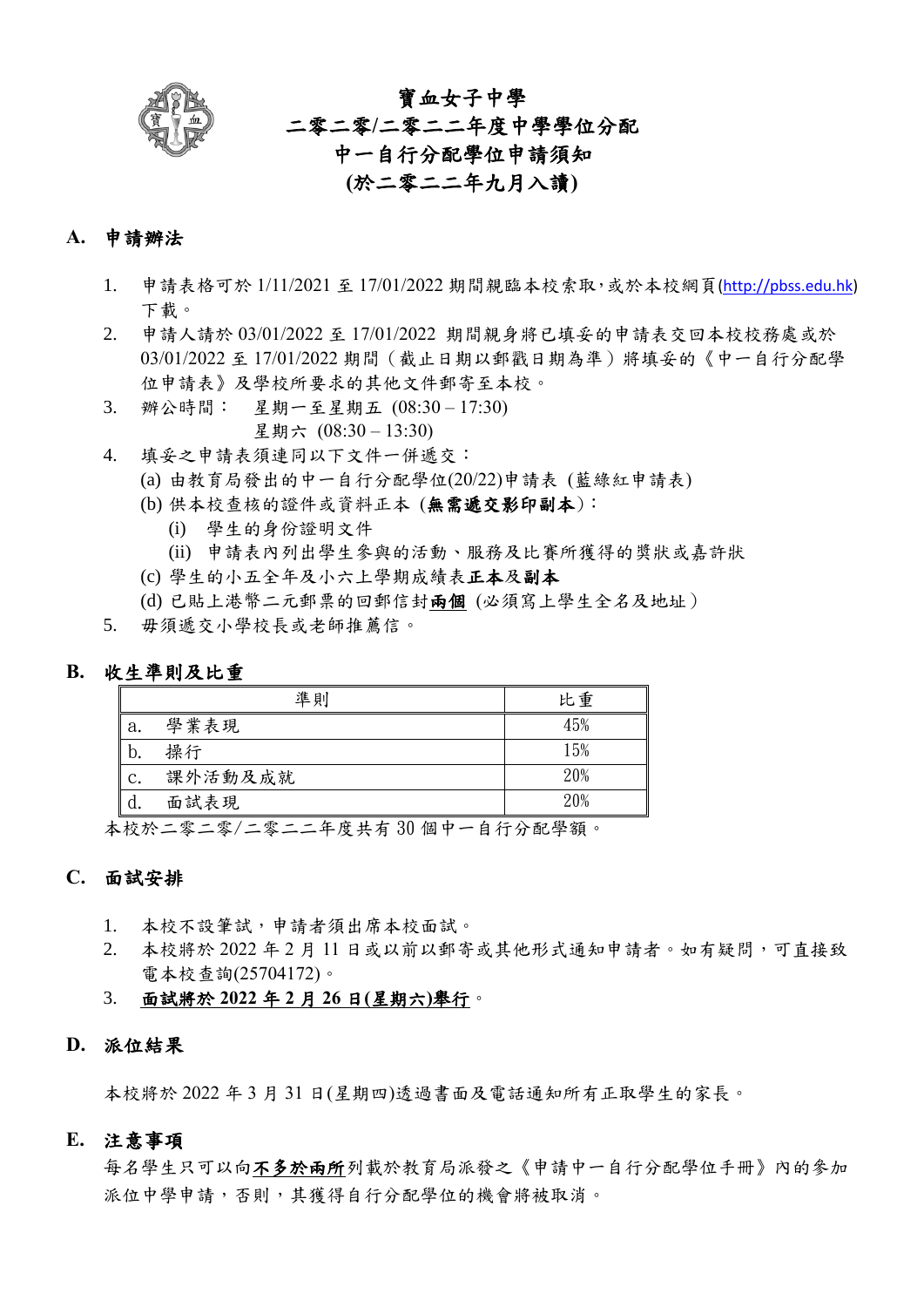

## **Precious Blood Secondary School Application for Secondary One Discretionary Places 2020/2022 (Admission in September 2022) Explanatory Notes**

### **A. Application method:**

- 1. Application Form can be downloaded from the school website [\(http://pbss.edu.hk\)](http://pbss.edu.hk/) or obtained in the School General Office from  $1<sup>st</sup>$  November 2021 to  $17<sup>th</sup>$  January 2022.
- 2. Completed Application Forms should be returned to our school office in person from 3<sup>rd</sup> January 2022 to 17<sup>th</sup> January 2022, or submit the completed Application Forms and other documents required by post from 3<sup>rd</sup> January 2022 to 17<sup>th</sup> January 2022, both dates inclusive (the postmark date should not be later than the prescribed deadline).
- 3. Office Hours: Monday Friday (08:30 17:30) Saturday (08:30 - 13:30)
- 4. The following documents should be enclosed with the completed Application Form:
	- (a) Application Form for S1 Discretionary Place (20/22) issued by the Education Bureau
	- (b) Documents for verification (**No photocopies are required**):
		- (i) Proof of Identity of the student
		- (ii) Certificates of Award or Certificates of Appreciation of Competitions / Services / Extra-curricular activities as stated in the Application Form
	- (c) **Originals and photocopies** of the 1st and 2nd term report cards in Primary 5 and 1st term report card in Primary 6
	- (d) **2** stamped (with stamps worth \$2.0) envelopes (addressed with FULL NAME of the student and correspondence address)
- 5. **Recommendations from teachers/ Head of primary school are not required.**

#### **B. Selection Criteria and Weighting**

The selection criteria and weighting are listed as follows:

|    | Criteria                                        | Weightings |
|----|-------------------------------------------------|------------|
| а. | Academic performance                            | 45%        |
| b. | Conduct                                         | 15%        |
| C. | <b>Extra-curricular Activities and Services</b> | 20%        |
|    | Interview Performance                           | 20%        |

There are 30 S1 Discretionary Places in 2020/2022.

#### **C. Interview**

- 1. All applicants will be invited for an interview.
- 2. No written test will be conducted.
- 3. Applicants will be informed with interview details on or before 11<sup>th</sup> February 2022 by mail or other means. For enquiries, please contact the school directly (Tel: 2570 4172).
- 4. **Interview will be held on 26 th February 2022 (Saturday)**.

#### **D. Release of results**

The parents of all successful applicants will be informed by mail and phone on  $31<sup>st</sup>$  March 2022 (Thursday).

#### **E. Notes**

Each student may apply to NOT MORE THAN TWO participating secondary schools listed in the *Handbook for Application for Secondary 1 Discretionary Places* issued by the Education Bureau (EDB). Otherwise her chance of acquiring a Discretionary Place will be forfeited.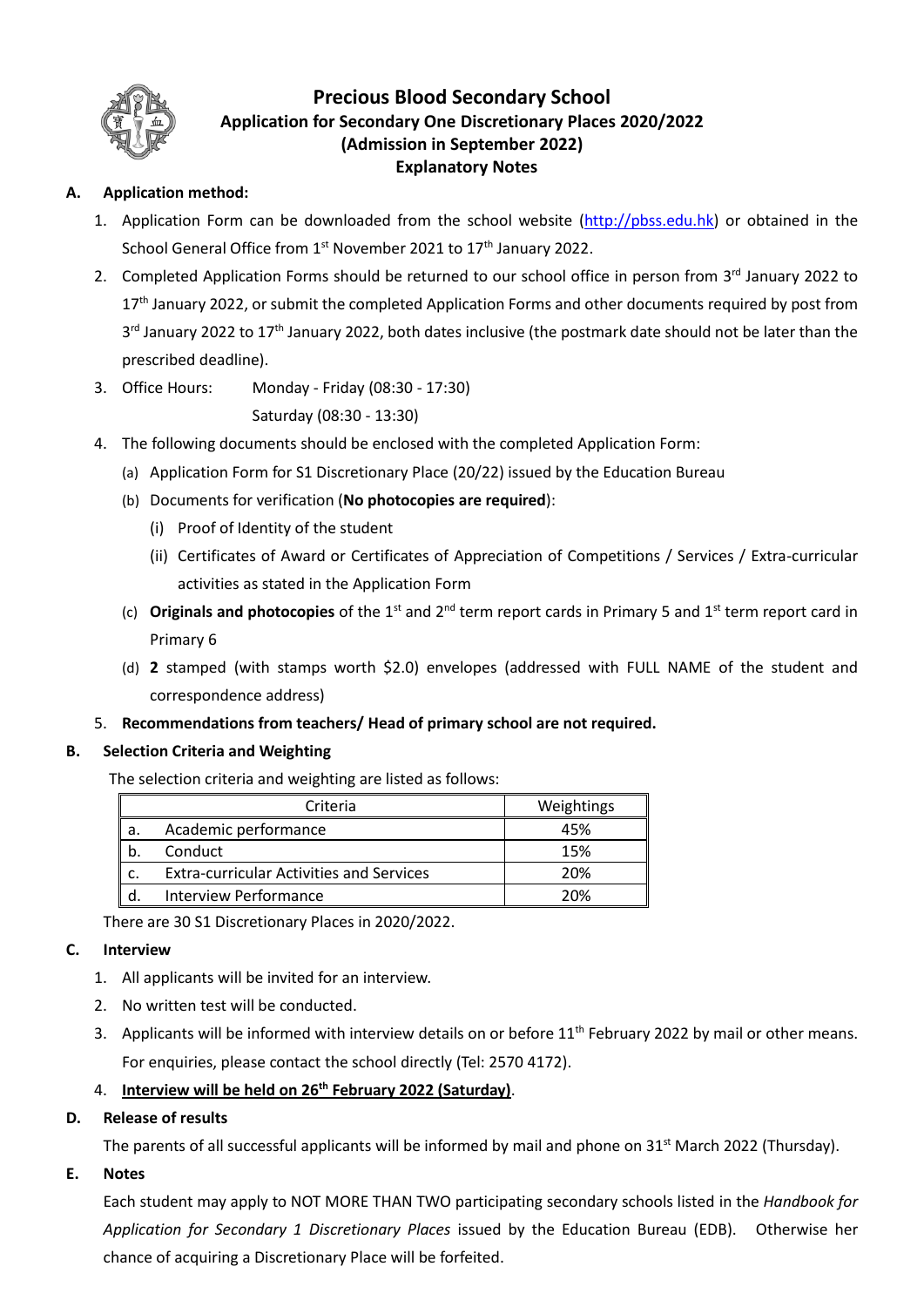|             |      | 寶血女子中學<br>中一自行分配學位申請表 |       | 本校参考編號: |
|-------------|------|-----------------------|-------|---------|
| 申請人資料:      |      |                       |       |         |
| 姓名:         |      |                       |       |         |
|             | (中文) | (英文)                  |       |         |
| 出生日期:       |      | (日/月/年) 出生地點:         |       | 照       |
| 通訊地址:       | (中文) |                       |       |         |
|             |      |                       |       | 片       |
|             | (英文) |                       |       |         |
|             |      |                       |       |         |
| 電話:         |      | 電郵:                   |       |         |
| 現就讀小學名稱:    |      |                       | 學生編號: |         |
| 家長 / 監護人資料: |      |                       |       |         |
| 姓名:         |      | 與申請人關係:               | 職業:   |         |

通訊地址(如與以上不同): 電話:

## 申請人學業成績及操行:

|    | 小學五年級年終試 (分數/等級) | 小學六年級期中試 (分數/等級) |
|----|------------------|------------------|
| 中文 |                  |                  |
| 英文 |                  |                  |
| 數學 |                  |                  |
| 操行 |                  |                  |

# 申請人過往三年曾參與的課外活動、服務或比賽 (列出最重要的五項參與或奬項):

|   | 活動/服務/比賽名稱 | 主辦機構 | 參與角色 | 年份 | 獲得之獎項 |
|---|------------|------|------|----|-------|
|   |            |      |      |    |       |
|   |            |      |      |    |       |
| ר |            |      |      |    |       |
| 4 |            |      |      |    |       |
|   |            |      |      |    |       |

## 現在或曾在本校就讀的姊妹姓名及班別:

| 姓名 | 班別 | 年份 |
|----|----|----|
|    |    |    |
|    |    |    |